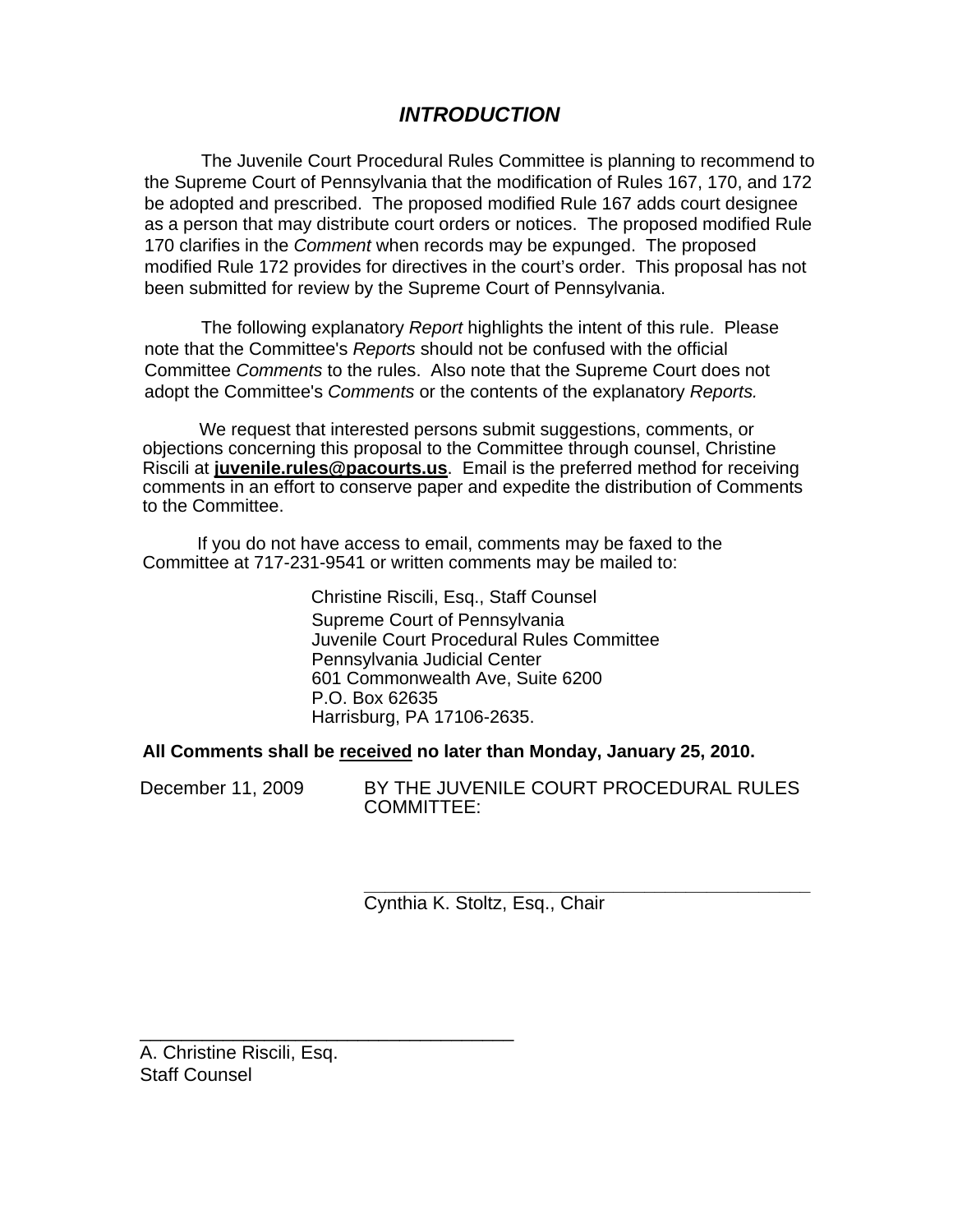# *EXPLANATORY REPORT*

### **RULE 167. FILINGS AND SERVICE OF COURT ORDERS AND NOTICES**

The addition to Rule 167(B)(2) deletes "court" and adds "court designee" as persons who may serve court orders and notices. It is not the court that does the serving but rather the court designee performs this function for the court.

### **RULE 170. EXPUNGING OR DESTROYING JUVENILE COURT RECORDS**

The addition to Rule 170(B) clarifies that there is a separate motion and a proposed court order.

The addition to the *Comment* to Rule 170 sets forth the statutory authority for expunging records. Pursuant to 18 Pa.C.S. § 9123, records may be expunged because: a) the written allegation was not substantiated or the petition was dismissed; b) six months have elapsed since the final discharge of the person from supervision under a consent decree and no proceeding seeking adjudication or conviction is pending; c) five years have elapsed since the final discharge of the juvenile from commitment, placement, probation, or any other disposition and referral, and since such final discharge, the juvenile has not been convicted or adjudicated delinquent of a felony or misdemeanor, and no such proceeding is pending seeking such conviction or adjudication; or d) the individual is eighteen years of age or older, the attorney for the Commonwealth consents to the expungement, and the Court has given consideration to the factors listed in 18 Pa.C.S. § 9123(A)(4)(i) - (iv). *See* 18 Pa.C.S. § 9123.

# **RULE 172. ORDER TO EXPUNGE OR DESTROY**

The additions to Rule 172(A)(2) & (3) include two directives. First, the keeper of the juvenile records must expunge all records pertaining to the arrest. This includes official and unofficial records, fingerprints, photographs, officer notes, reports, and any other information maintained by a law enforcement agency. Second, each agency, department, or office must notify the court that it has complied with the court order. The *Comment* to Rule 172 lists some registries that may have this information.

Rule 172(B) and its *Comment* add that the court administrator or another court designee may provide service of the court order if the President Judge of a judicial district has promulgated a local rule. *See* Rule 121 for procedures on local rules.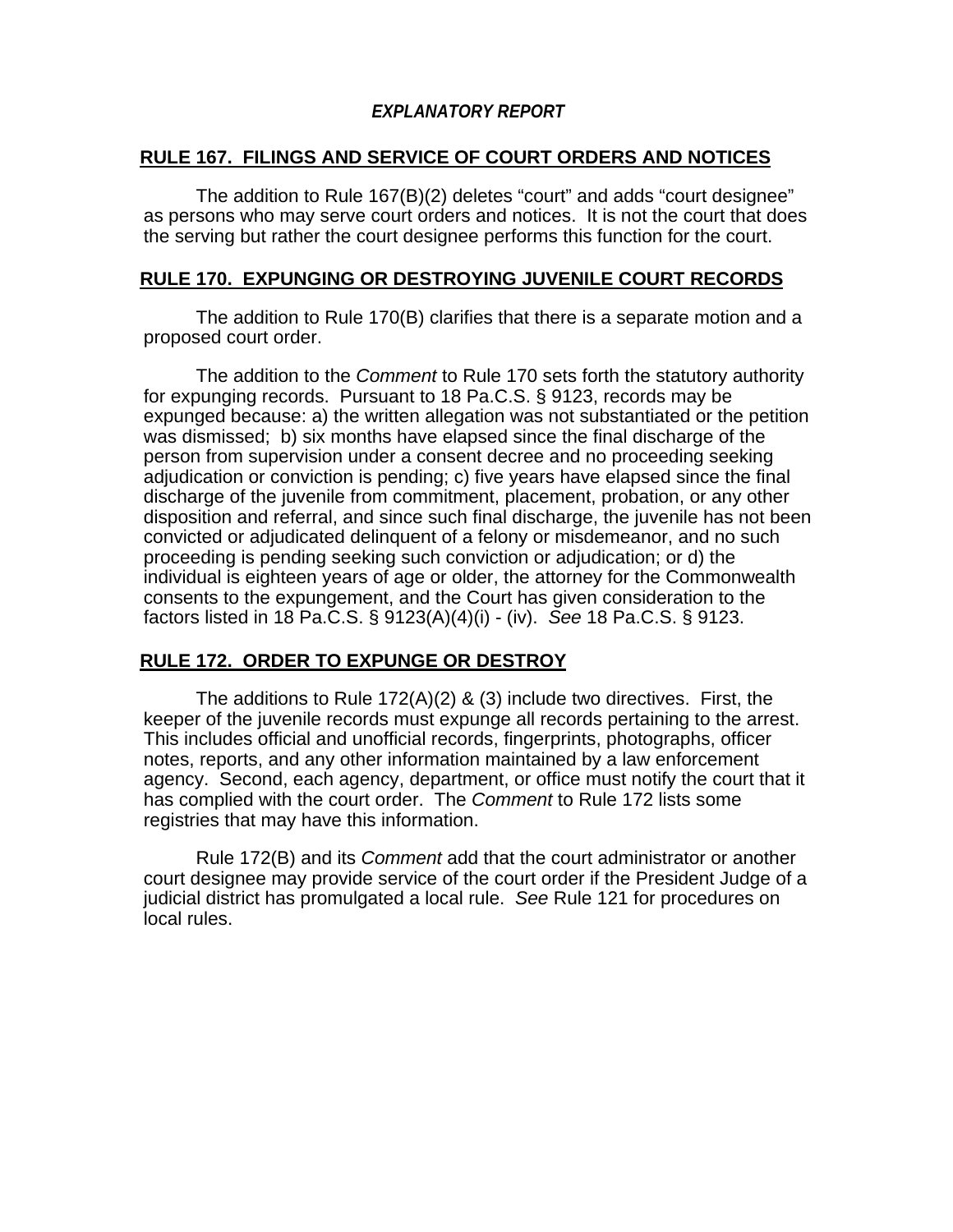## **RULE 167. FILINGS AND SERVICE OF COURT ORDERS AND NOTICES**

### A. **Filings.**

- 1) All orders and court notices shall be transmitted promptly to the clerk of courts for filing. Upon receipt by the clerk of courts, the order or court notice shall be time stamped promptly with the date of receipt.
- 2) All orders and court notices shall be filed in the juvenile court file.

### B. **Service.**

- 1) A copy of any order or court notice shall be served promptly on each party's attorney, and the juvenile, if unrepresented.
- 2) The clerk of courts shall serve the order or court notice, unless the president judge has promulgated a local rule designating service to be by the **[court or]**  court administrator **or other court designee**.
- 3) **Methods of service.** Service shall be:
	- a) in writing by:
		- i) personal delivery to the party's attorney, and if unrepresented, the juvenile;
		- ii) mailing a copy to the party's attorney or leaving a copy for the attorney at the attorney's office;
		- iii) in those judicial districts that maintain in the courthouse assigned boxes for counsel to receive service, leaving a copy for the attorney in the attorney's box;
		- iv) sending a copy to an unrepresented juvenile by first class mail addressed to the juvenile's place of residence, detention, or placement;
		- v) sending a copy by facsimile transmission or other electronic means if the party's attorney, and if unrepresented, the juvenile has filed written request for this method of service or has included a facsimile number or an electronic address on a prior legal paper filed in the case; or
		- vi) delivery to the party's attorney, and if unrepresented, the juvenile by carrier service; or
	- b) orally in open court on the record.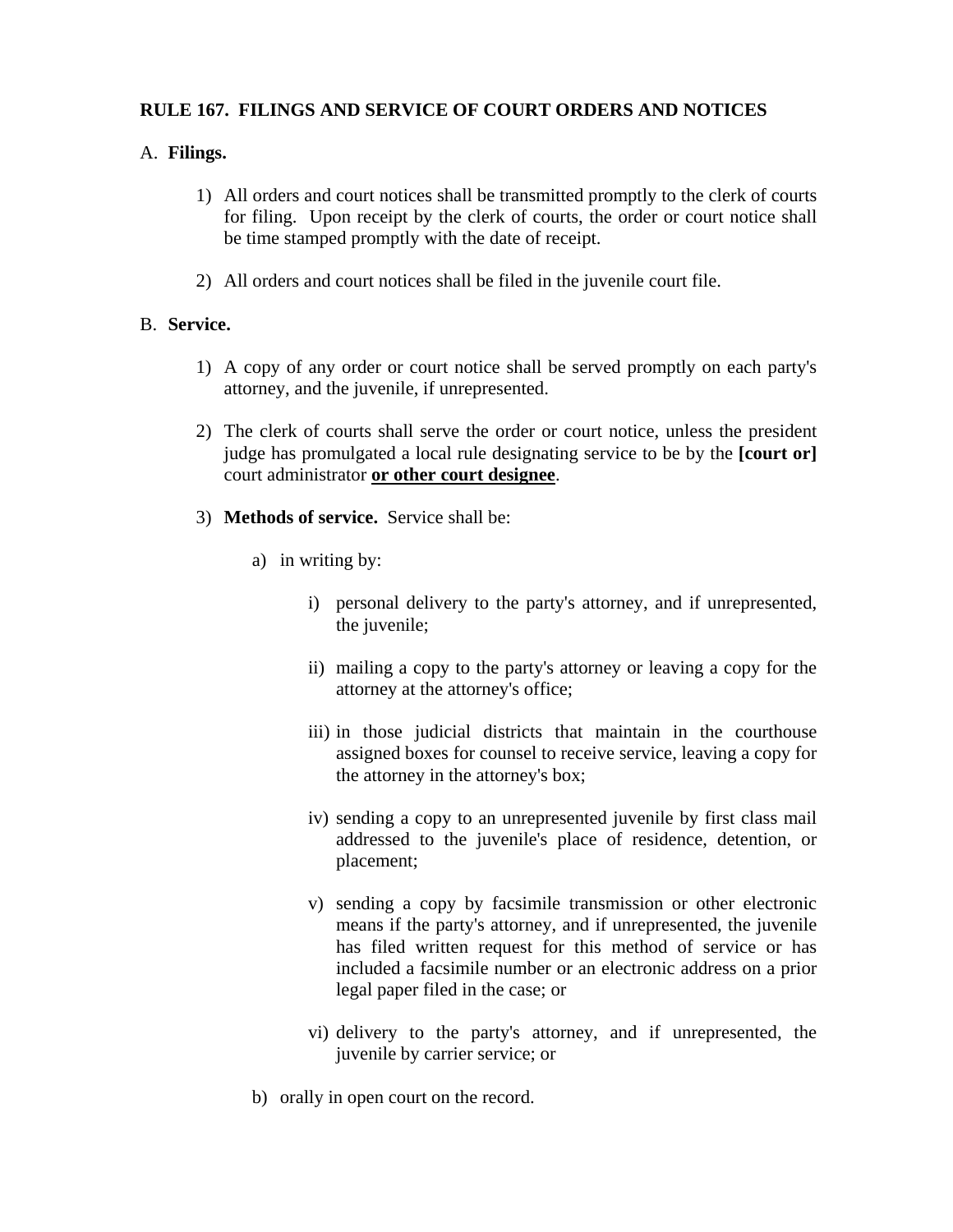C. **Unified Practice.** Any local rule that is inconsistent with the provisions of this rule is prohibited, including any local rule requiring a person to file or serve orders or court notices.

### *COMMENT*

Court notices, as used in this rule, are communications that ordinarily are issued by a judge or the court administrator concerning, for example, calendaring or scheduling, including proceedings requiring the juvenile's presence.

A facsimile number or electronic address set forth on the letterhead is not sufficient to authorize service by facsimile transmission or other electronic means under paragraph  $(B)(3)(a)(v)$ . The authorization for service by facsimile transmission or other electronic means under this rule is valid only for the duration of the case. A separate authorization is to be filed in each case by the juvenile, if unrepresented, or by the attorney who wants to receive documents by this method of service.

Nothing in this rule is intended to preclude the use of automated or other electronic means for the transmission of the orders or court notices between the judge, court administrator, and clerk of courts, or for time stamping.

**Official Note:** Rule 167 adopted April 1, 2005, effective October 1, 2005.

#### *Committee Explanatory Reports:*

Final Report explaining the provisions of Rule 167 published with the Court's Order at 35 Pa.B. 2214 (April 16, 2005)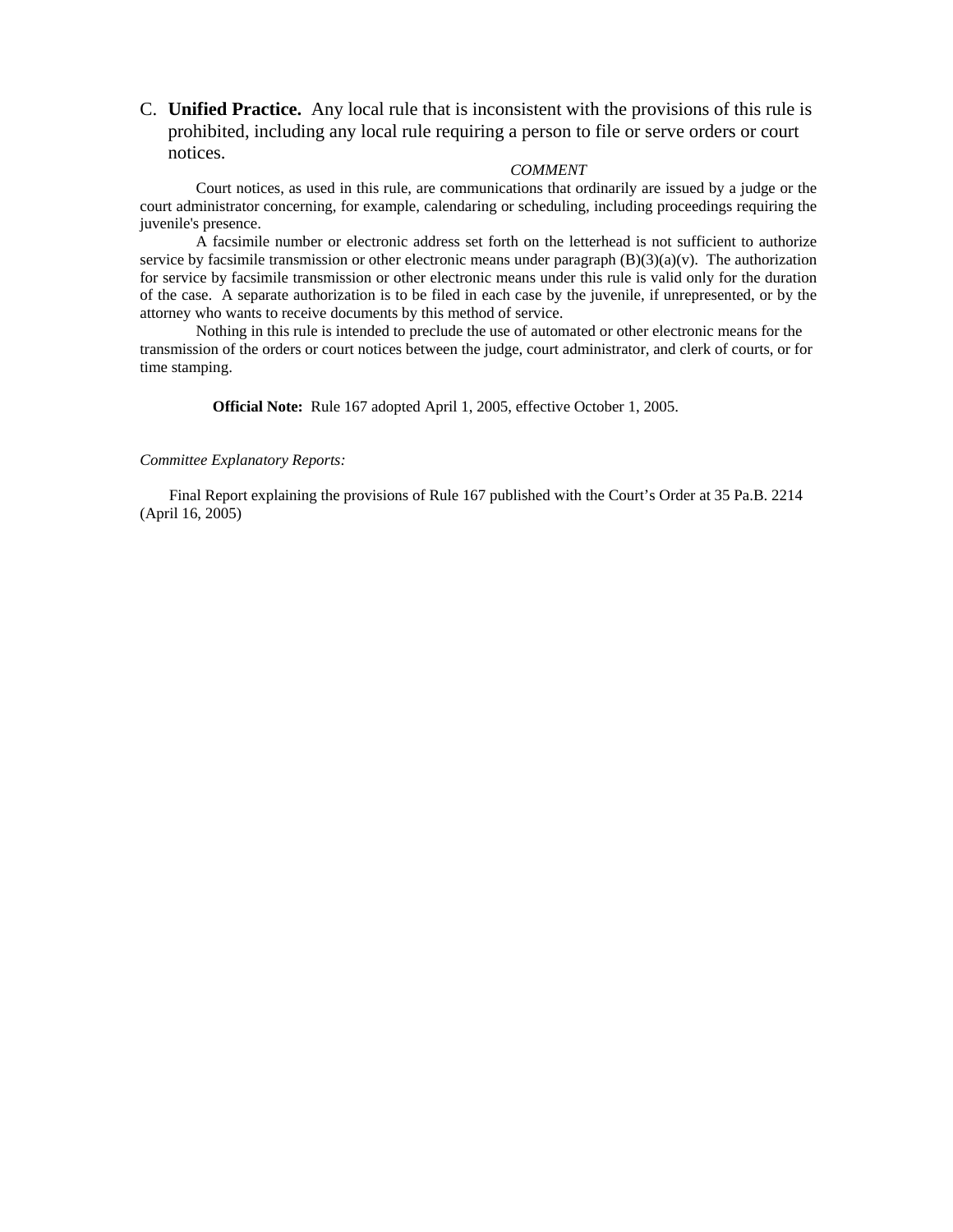### **PART C(3) EXPUNGING OR DESTROYING RECORDS**

- 170. Expunging or Destroying Juvenile Court Records
- 172. Order to Expunge or Destroy

### **RULE 170. EXPUNGING OR DESTROYING JUVENILE COURT RECORDS**

- A. **Motion.** Juvenile records may be expunged upon motion.
- B. **Contents of Motion.** A motion, which shall **include [take the form of] a** proposed court order, shall contain the following information:
	- 1) [**T]t**he name of the juvenile;
	- 2) the date of birth of the juvenile, if known;
	- 3) the juvenile's case docket number, if any;
	- 4) the allegations to which the order pertains;
	- 5) the law enforcement agency that initiated the allegations;
	- 6) the reference number of the police report or written allegation to be expunged or destroyed;
	- 7) the date of arrest;
	- 8) the disposition of the written allegation or petition;
	- 9) the reasons and statutory authority for expunging or destroying the document; and
	- 10) the agencies upon which certified copies of the court order shall be served.
- C. **Service of Motion.** In addition to the service required by Rule 345, the movant shall serve the motion on the chief juvenile probation officer.
- D. **Answer.** The attorney for the Commonwealth, and any other person upon whom the motion was served, may file an answer to the motion.
- E. **Hearing.** Unless the attorney for the Commonwealth consents to expunging the records, the court shall schedule and conduct a hearing, and thereafter grant or deny the motion.

### **COMMENT**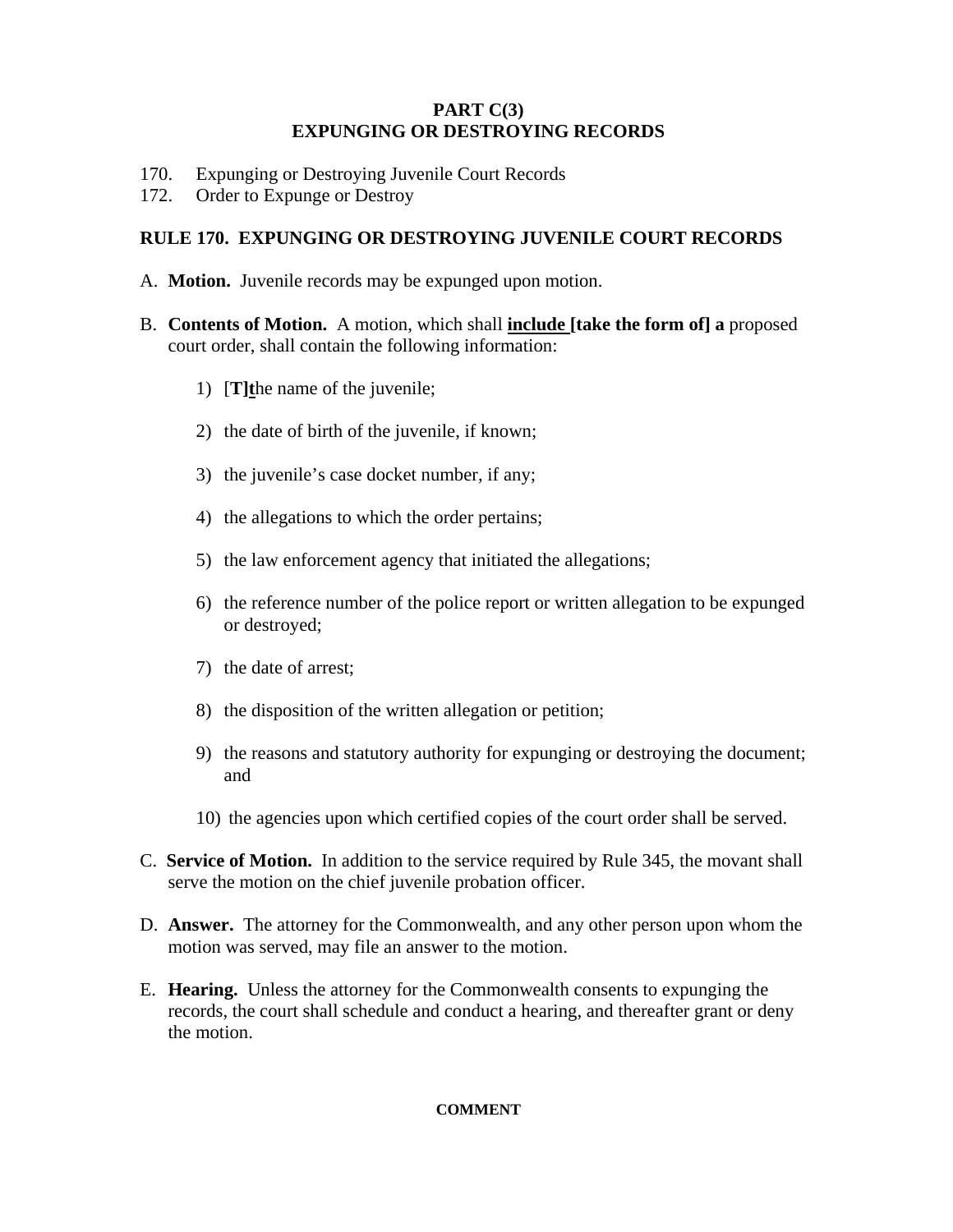#### **[***See* **18 Pa.C.S. § 9123 for records that may be expunged and 42 Pa.C.S. § 6341(a) for destruction of fingerprints and photographs.]**

Under paragraph (B)(6), any number assigned to police papers helpful in tracking the police report or written allegation that would assist the law enforcement agency in expunging or destroying the document is to be listed. A reference number could be an offense tracking number, district control number, crime control number, incident number, Philadelphia identification number, or another number assigned by the law enforcement agency to track the document.

**Pursuant to paragraph (B)(9), the reasons and the statutory authority for expunging the records are to be included in the motion. Pursuant to 18 Pa.C.S. § 9123, records may be expunged because: a) the written allegation was not substantiated or the petition was dismissed; b) six months have elapsed since the final discharge of the person from supervision under a consent decree and no proceeding seeking adjudication or conviction is pending; c) five years have elapsed since the final discharge of the juvenile from commitment, placement, probation, or any other disposition and referral, and since such final discharge, the juvenile has not been convicted or adjudicated delinquent of a felony or misdemeanor, and no such proceeding is pending seeking such conviction or adjudication; or d) the individual is eighteen years of age or older, the attorney for the Commonwealth consents to the expungement, and the court has given consideration to the factors listed in 18 Pa.C.S. § 9123(A)(4)(i) - (iv).** *See* **18 Pa.C.S. § 9123 for records that may be expunged.** *See also* **42 Pa.C.S. § 6341(a) for destruction of fingerprints and photographs.**

**Official Note:** Rule 170 adopted April 1, 2005, effective October 1, 2005.

#### *Committee Explanatory Reports:*

Final Report explaining the provisions of Rule 170 published with the Court's Order at 35 Pa.B. 2214 (April 16, 2005)